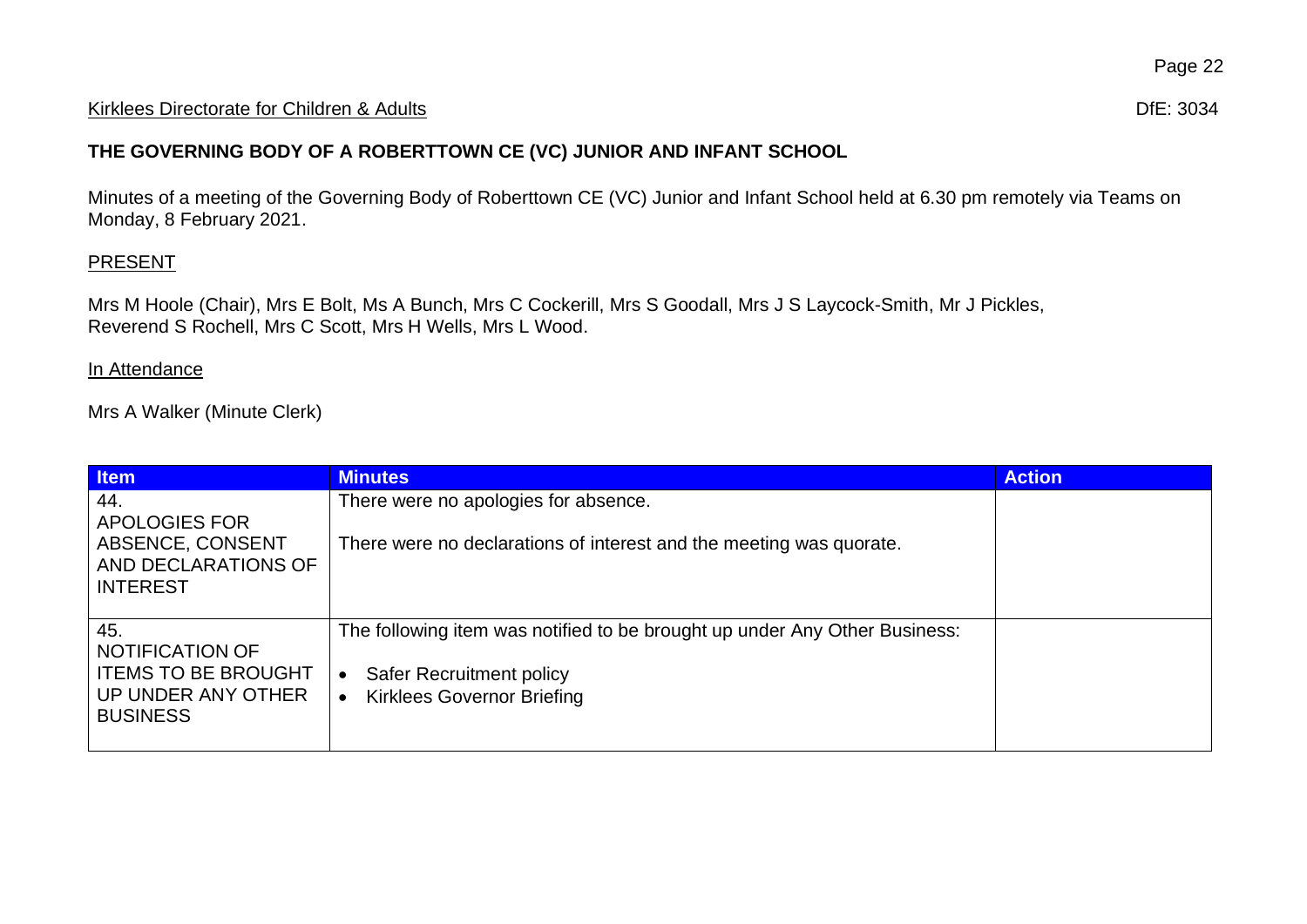| <b>Item</b>                                                        | <b>Minutes</b>                                                                                                                                                                                                                                                                                                                                                                                                                                                                                                                                                                  | <b>Action</b> |
|--------------------------------------------------------------------|---------------------------------------------------------------------------------------------------------------------------------------------------------------------------------------------------------------------------------------------------------------------------------------------------------------------------------------------------------------------------------------------------------------------------------------------------------------------------------------------------------------------------------------------------------------------------------|---------------|
| 46.<br>MINUTES OF THE<br><b>MEETING HELD ON</b><br>1 DECEMBER 2020 | RESOLVED: That the minutes of the meeting held on 1 December 2020 be<br>approved and agreed by the Governors as a correct record.<br>Mrs E Bolt had sent in her apologies retrospectively.                                                                                                                                                                                                                                                                                                                                                                                      |               |
| 47.<br><b>MATTERS ARISING</b>                                      | There were no matters arising.                                                                                                                                                                                                                                                                                                                                                                                                                                                                                                                                                  |               |
| 48.<br><b>REPORTS FROM</b><br><b>COMMITTEES</b>                    | (a) Resources Committee Meeting: 28 January 2021<br>Mrs Cockerill provided governors with a brief verbal summary of the meeting.<br>The main discussion points had been:<br>Health and Safety policy<br>٠<br>Rascals and Breakfast club income<br>$\bullet$<br>SBM Financial report had been considered in detail.<br>Fixed term contracts<br>Benchmarking<br><b>Standards Committee Meeting: 28 January 2021</b><br>(b)<br>Mr Pickles provided governors with a brief verbal summary of the meeting.<br>The main discussion points had been:<br>The impact of COVID-19 on data |               |
| 49.<br><b>SAFEGUARDING</b>                                         | Governors had been invited to attend Governor Safeguarding training on<br>10 February and the Head Techer thanked those who had agreed to attend.                                                                                                                                                                                                                                                                                                                                                                                                                               |               |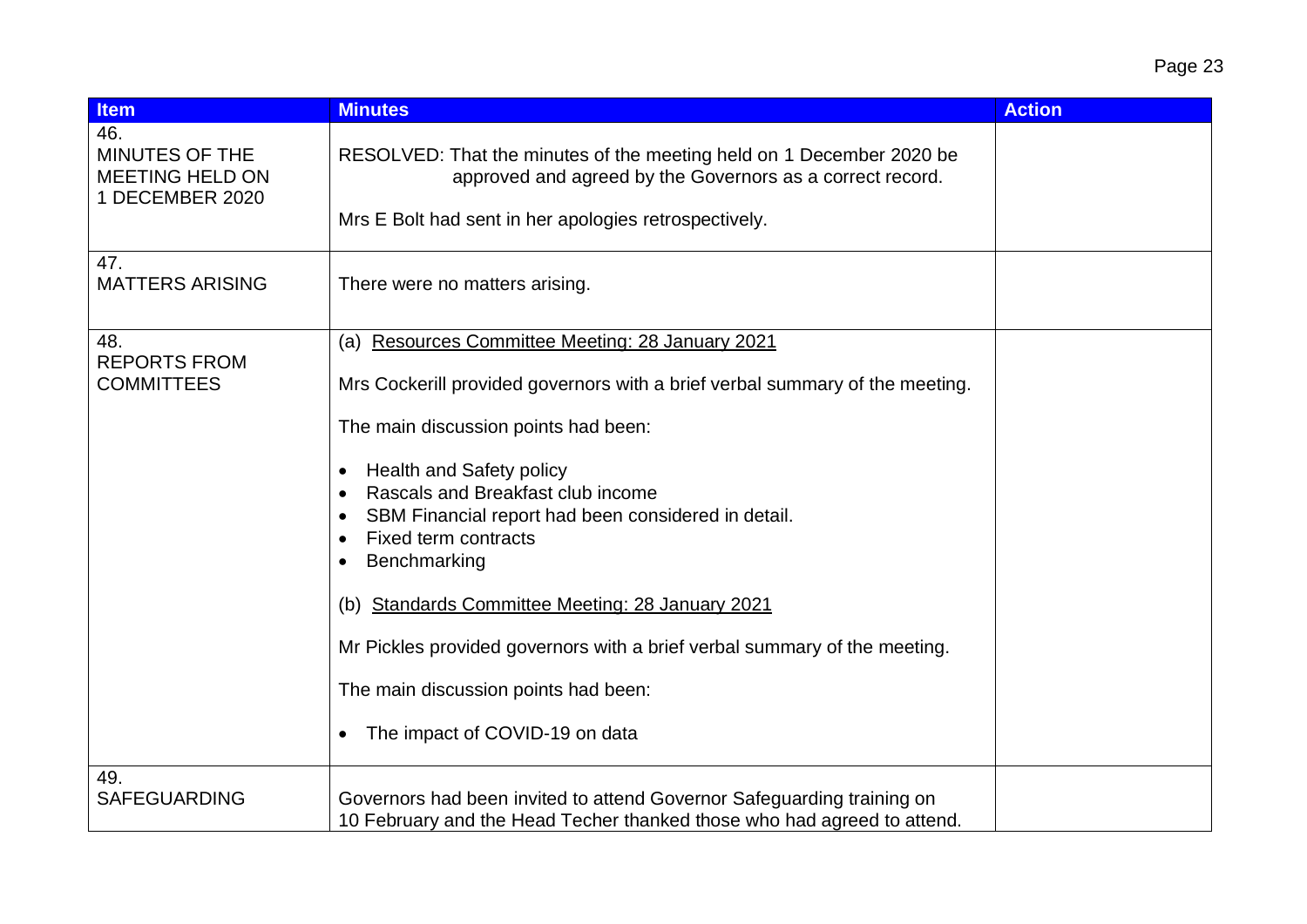| <b>Item</b>                                                                            | <b>Minutes</b>                                                                                                                                                                                                                                                                                                                                                                                                                                                                                                                                                                                                                                                                                                                                                                                                                                                                                   | <b>Action</b>                                                                 |
|----------------------------------------------------------------------------------------|--------------------------------------------------------------------------------------------------------------------------------------------------------------------------------------------------------------------------------------------------------------------------------------------------------------------------------------------------------------------------------------------------------------------------------------------------------------------------------------------------------------------------------------------------------------------------------------------------------------------------------------------------------------------------------------------------------------------------------------------------------------------------------------------------------------------------------------------------------------------------------------------------|-------------------------------------------------------------------------------|
|                                                                                        | Governors were informed that there would be a training session for Governor<br>Prevent Training and governors were asked to send their certificate to confirm<br>completion to the SBM once the training had been completed.<br>Q: How often does the prevent training have to be completed?<br>A: Every 2 years.<br>Q: Is it specific training for Governors?<br>A: It is general prevent training for governors and the SBM will have<br>emailed any governor who is required to complete the training this time.<br>Q: Where are the invitations to the Safeguarding training on $10^{th}$ ?<br>A: They are in Teams on outlook and will be from Michelle Stevens.<br>Mrs Hoole informed governors that she is unable to visit school to complete<br>Safeguarding visits, but these are taking place virtually and she will bring<br>details of her next visit to the next governors meeting. | <b>Head Teacher to</b><br>check if CS is<br>required to complete<br>training. |
| 50.<br><b>FINANCIAL</b><br><b>MANAGEMENT AND</b><br>MONITORING/BUDGET<br><b>REPORT</b> | The SBM had provided a report for governors prior to the meeting.<br>The reports had been looked at in detail by the Resources committee.<br>Governors were informed that the Head Teacher and SBM will be meeting<br>with the LA on 22 March to look at the budget for 21/22.<br>The budget figures will be received on 26 February and the SBM and Head<br>Teacher will look at this before meeting with the LA. Budget setting will be very<br>challenging.                                                                                                                                                                                                                                                                                                                                                                                                                                   |                                                                               |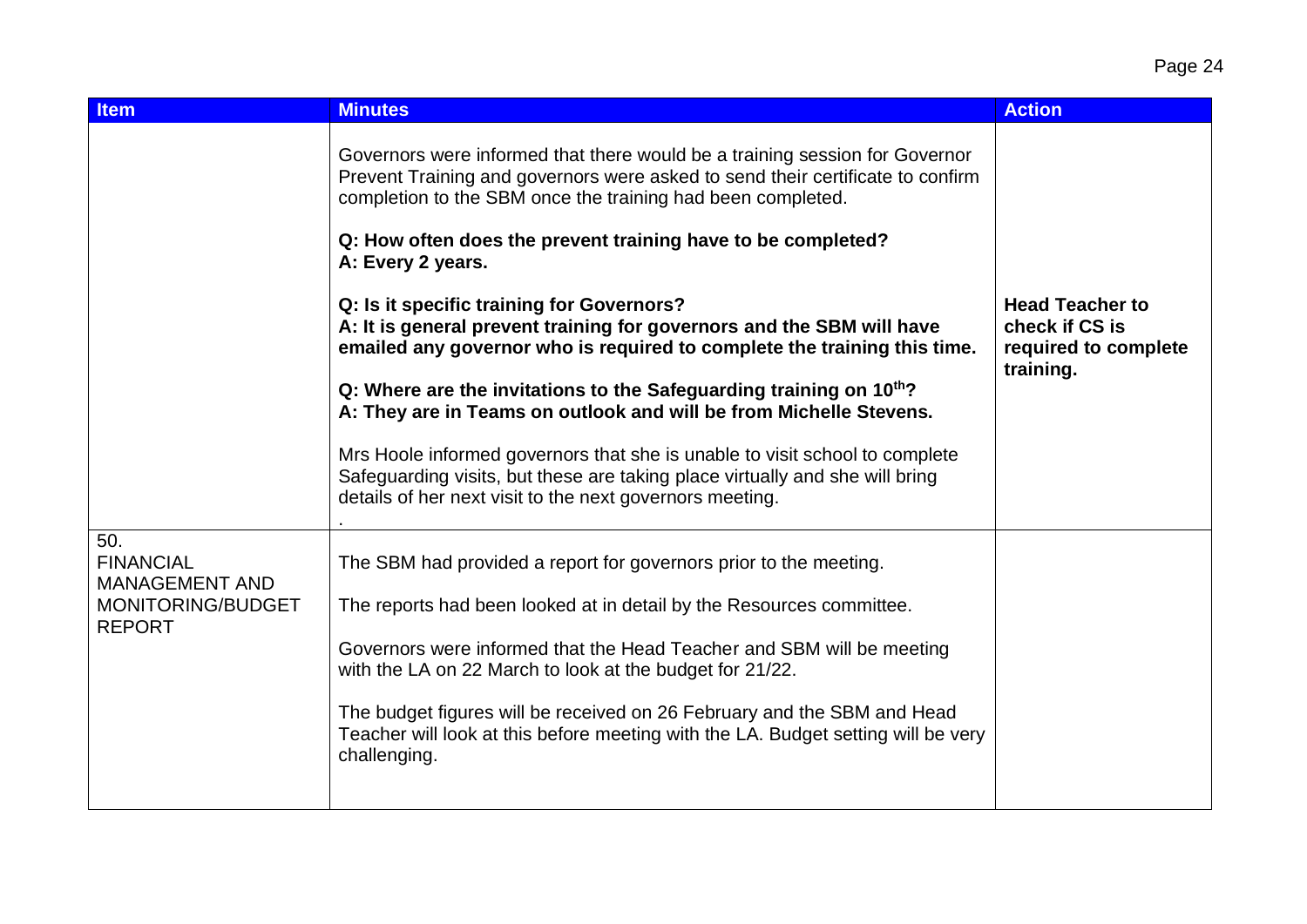# Page 25

| <b>Item</b>                | <b>Minutes</b>                                                                                                                                                                                                                                                                                                                                                                                                                                                                                                                                                                                                                                                                                                                                                                                                                                                                                                                                                                                                                                                                                                                                                                                                                                                                                                                                                                                                                                                                                                                                                                                              | <b>Action</b> |
|----------------------------|-------------------------------------------------------------------------------------------------------------------------------------------------------------------------------------------------------------------------------------------------------------------------------------------------------------------------------------------------------------------------------------------------------------------------------------------------------------------------------------------------------------------------------------------------------------------------------------------------------------------------------------------------------------------------------------------------------------------------------------------------------------------------------------------------------------------------------------------------------------------------------------------------------------------------------------------------------------------------------------------------------------------------------------------------------------------------------------------------------------------------------------------------------------------------------------------------------------------------------------------------------------------------------------------------------------------------------------------------------------------------------------------------------------------------------------------------------------------------------------------------------------------------------------------------------------------------------------------------------------|---------------|
| 51.<br><b>COVID UPDATE</b> | Governors had been provided with a report prior to the meeting.<br>The Head Teacher gave a brief verbal summary about the challenges in<br>school at the current time:<br>Staff are working at a relentless pace to balance both remote and in school<br>learning.<br>There are a significant number of key worker children attending school with<br>approximately 50% of children present on sire in each class. Requests<br>continue to be received for places and the Head Teacher has contacted<br>some parents to see if they could reduce to part time to free up additional<br>spaces.<br>Staffing is a challenge as a result of isolating and shielding.<br>There has been an increase in the level of admin required on a day to day<br>basis to monitor attendance/ Covid cases etc.<br>2 remote learners have tested positive for Covid and results are waited for<br>a child in school.<br>Pupil progress meetings have been held. Well being is the focus rather<br>than the data. There are concerns regarding the level of support that<br>younger children are getting at home which may have an impact when they<br>return to school and are required to be more independent.<br>4 free supply days have been requested from the LA to provide teaching<br>$\bullet$<br>staff with extra time out of the classroom for planning.<br>The majority of families are engaging well with remote learning and<br>teaching staff are relentless in contacting those not engaging.<br>Lateral flow testing is going well with a good uptake from staff.<br>Governors were asked for any questions. |               |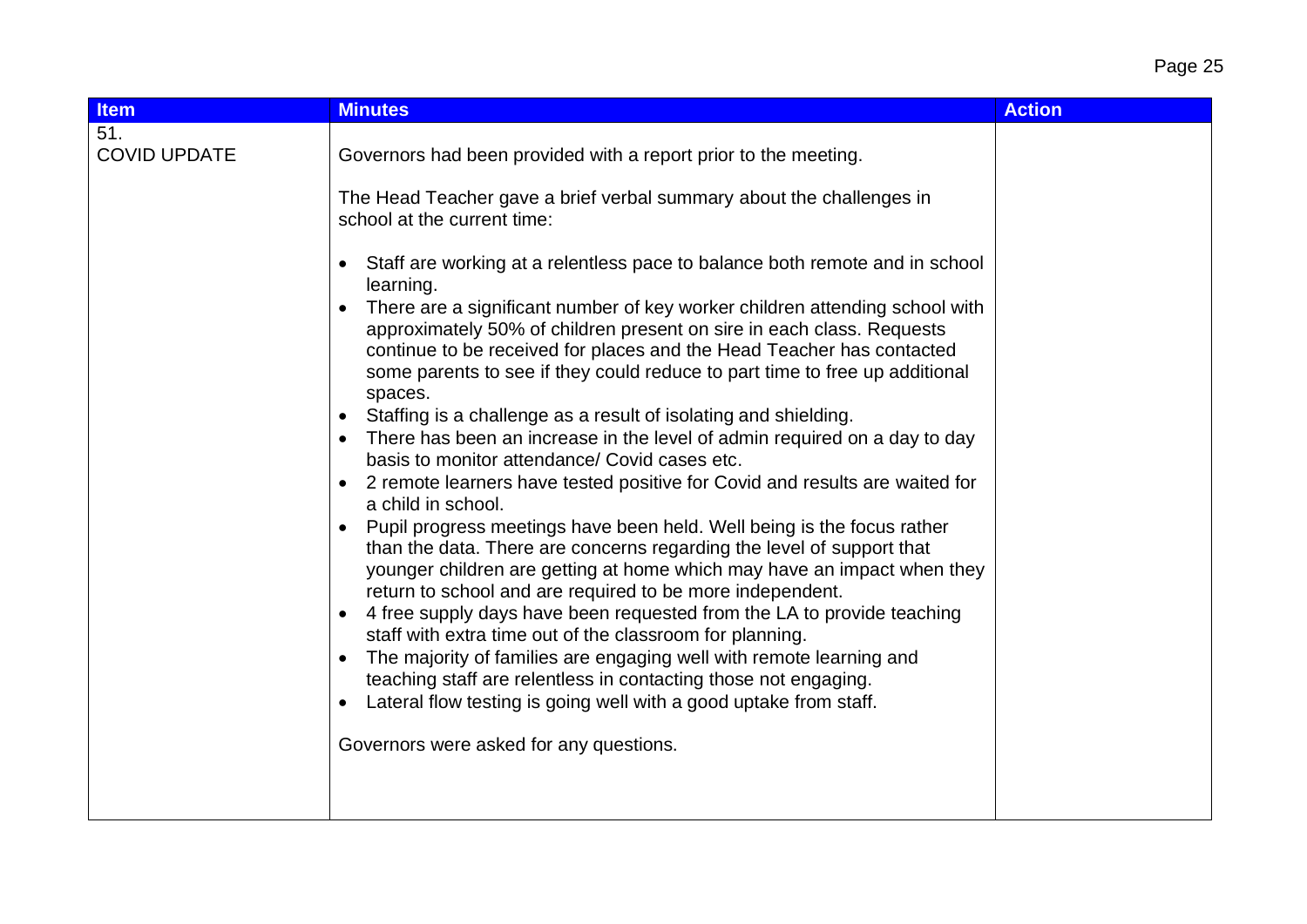| <b>Item</b> | <b>Minutes</b>                                                                                                                                                                                                                                                                                                                                                                                                                                                                                                                                                                                                          | <b>Action</b> |
|-------------|-------------------------------------------------------------------------------------------------------------------------------------------------------------------------------------------------------------------------------------------------------------------------------------------------------------------------------------------------------------------------------------------------------------------------------------------------------------------------------------------------------------------------------------------------------------------------------------------------------------------------|---------------|
|             | Q: Are all vulnerable children in school?<br>A: There are some not in school who we would like to bring in but they are<br>receiving good support at home and accessing online learning. Some parents<br>preferred to keep the at home. Staff are in regular contact with them. We have<br>1 child with EHCP who is in school all the time, 1 child who returned last week<br>to support with socialization, 1 who is at home but engaging well and 1 who<br>remains at home with concerns around infection but who continues to be<br>engaged. There are 4 FSM children of which 2 have now been brought back<br>into. |               |
|             | Q: What will be the impact on Year 6?<br>A: We have a good level of engagement from Year 6. They have also been at<br>home as a bubble earlier in the term. We have am/pm check in s with them.<br>We will have to look at transition to high school at a later date and build on the<br>successes from last year's transfer to Year 7.                                                                                                                                                                                                                                                                                 |               |
|             | Governors were informed that the children have seemed 'more bored' this<br>time and there were some good conversations during Mental Health wee' The<br>school will continue to build on this when the children return and the whole<br>school will work together to re build the school community.                                                                                                                                                                                                                                                                                                                     |               |
|             | Q: Do we have sufficient laptops to meet the IT needs of the children?<br>A: Yes, we have enough at the moment to meet current needs. In the future<br>we may look at different ways to set homework making use of IT at which<br>point we may need more support at home for Pupil premium children. We can<br>look at using pupil premium funding to help support digital access for families<br>that require more support.                                                                                                                                                                                            |               |
|             | Q: Is there anything that you are now doing that you may continue with<br>in the future e.g. online homework?<br>A: We are still too involved at the moment to reflect on it but we may make<br>more use of Teams for example for Parents' evenings.                                                                                                                                                                                                                                                                                                                                                                    |               |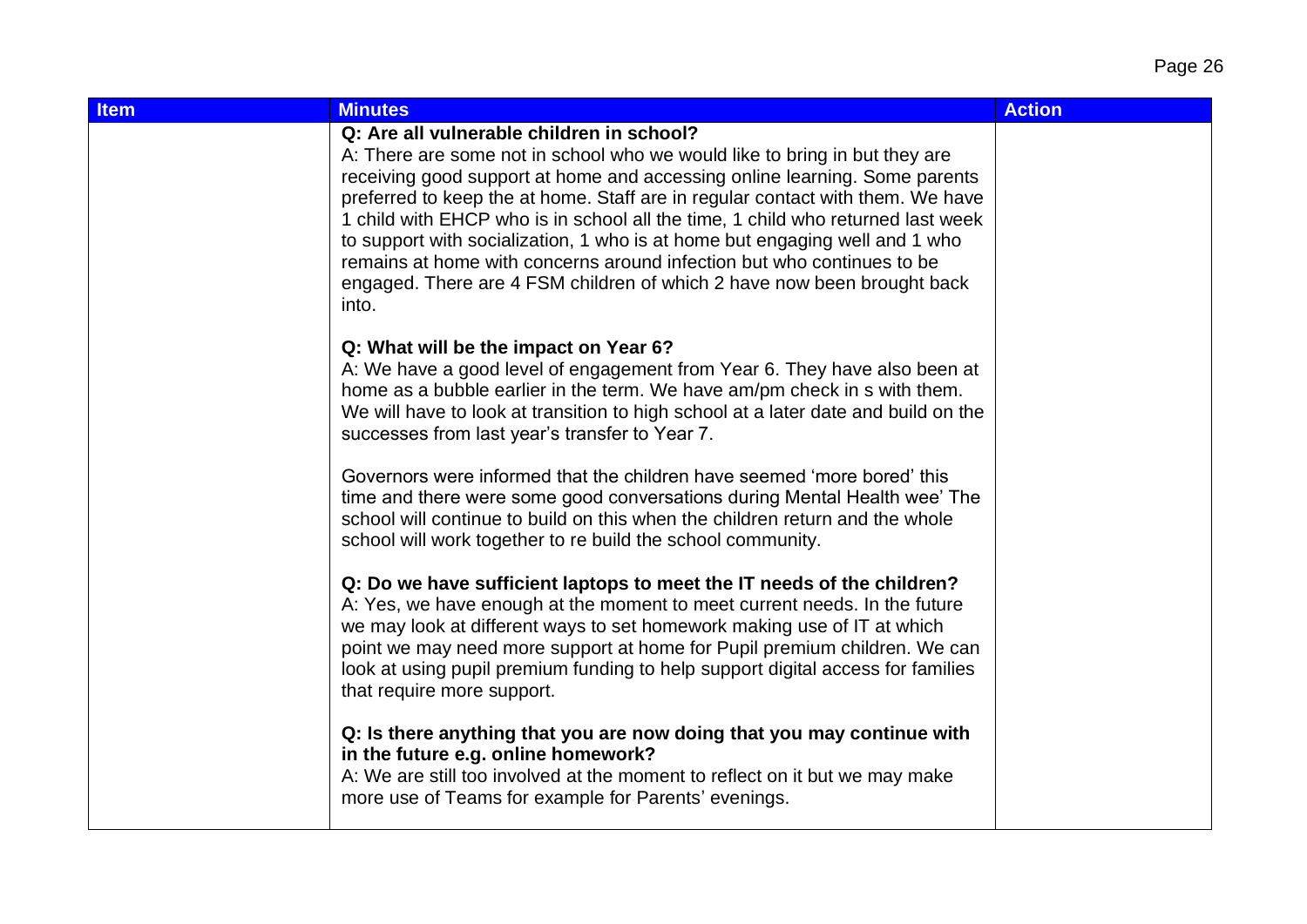| <b>Item</b>                                                | <b>Minutes</b>                                                                                                                                                                                                                                                                                                                                                              | <b>Action</b> |
|------------------------------------------------------------|-----------------------------------------------------------------------------------------------------------------------------------------------------------------------------------------------------------------------------------------------------------------------------------------------------------------------------------------------------------------------------|---------------|
|                                                            | Q: Are we successful in fully identifying digital poverty?<br>A: We know our families well and the office staff contact any that we think<br>need support but have not asked us for it.                                                                                                                                                                                     |               |
|                                                            | Q: How confident are we that all the children in school have key worker<br>parents?<br>A: We have seen either a letter from employer or ID cards.                                                                                                                                                                                                                           |               |
|                                                            | Q: Are the numbers in school similar to other local schools?<br>A: Yes – some have 60% in – staff are keen to have any children in that need<br>support.                                                                                                                                                                                                                    |               |
|                                                            | The Head Teacher was thanked for her update.                                                                                                                                                                                                                                                                                                                                |               |
| 52.<br><b>KLP AUTUMN TERM</b><br><b>VISIT</b>              | The Head Teacher informed governors that the Kirklees Learning Partner,<br>Mark Colley had not visited last term in view of the current circumstances. At<br>the current time only schools with new headteachers. Segment 3 and 4<br>schools and those due an OFSTED visit were receiving KLP visits.<br>The Head Teacher explained the process of KLP visits to Governors. |               |
| 53.<br><b>CONSTITUTION OF THE</b><br><b>GOVERNING BODY</b> | Governors were informed that approval had been received for the change of<br>status of Mrs H Wells from Co-opted governor to LA governor.<br>RESOLVED: That Mrs H Wells serve as LA Governor.                                                                                                                                                                               |               |
| 54.<br><b>GOVERNOR TRAINING</b>                            | Mrs Scott and Mrs Cockerill had completed Being a Parent and Being a<br>Governor training. Both governors felt the training had been useful and would<br>share information with other governors.                                                                                                                                                                            |               |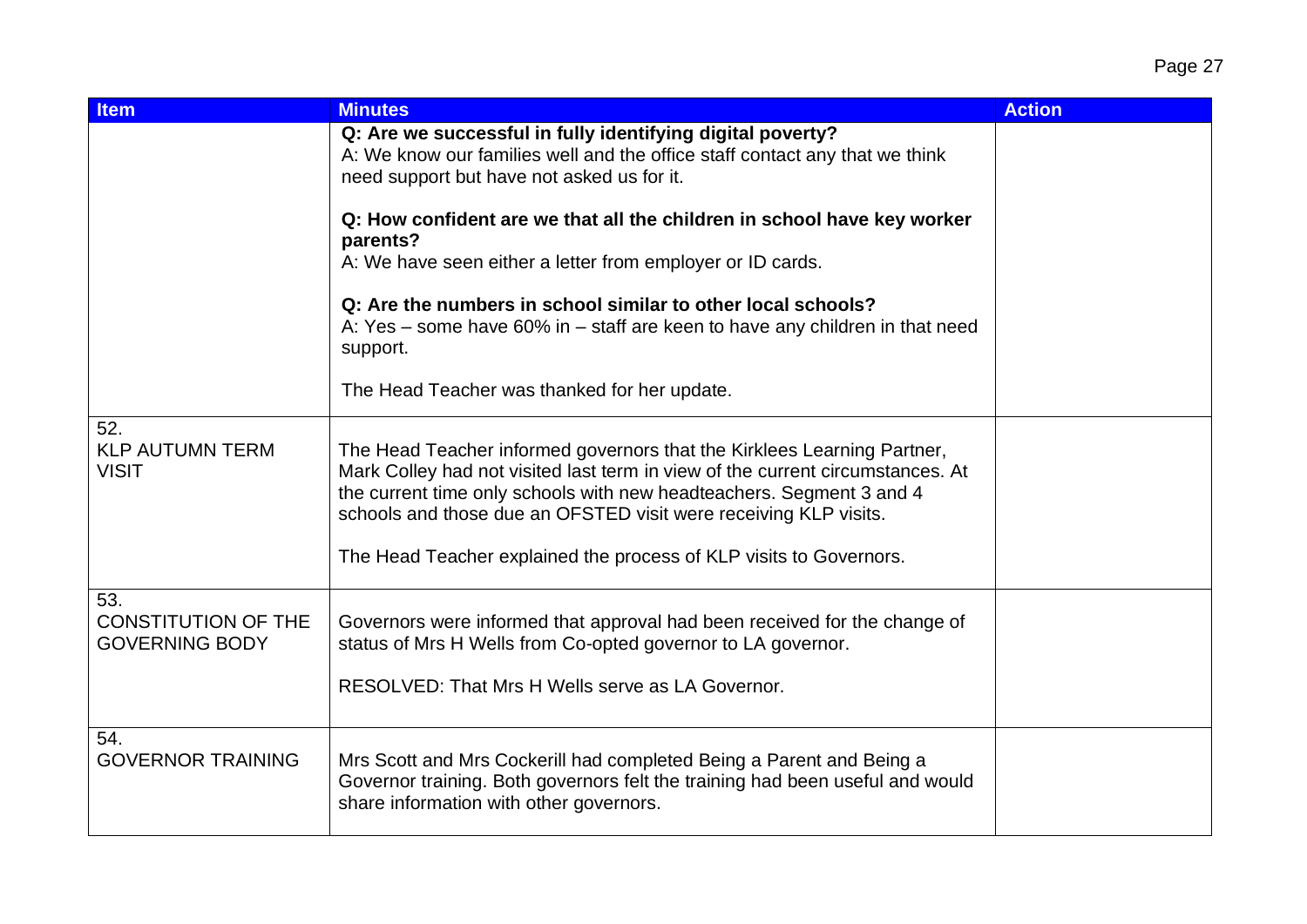| <b>Item</b>                                                | <b>Minutes</b>                                                                                                                                                                                                                                                                                                                                                                                                                                | <b>Action</b>                                      |
|------------------------------------------------------------|-----------------------------------------------------------------------------------------------------------------------------------------------------------------------------------------------------------------------------------------------------------------------------------------------------------------------------------------------------------------------------------------------------------------------------------------------|----------------------------------------------------|
|                                                            | Ms Bunch had completed Health and Safety Emergency planning and Off-site<br>visits training. Governor Induction training was booked for 3 March.                                                                                                                                                                                                                                                                                              |                                                    |
| 55.<br><b>GOVERNOR VISITS</b>                              | Governors are still unable to complete visits into school and continue to hold<br>meetings remotely.<br>Ms Bunch had completed a remote Health and Safety visit with the Head<br>Teacher.<br>Mrs Hoole had completed a remote Safeguarding visit.<br>The Head Teacher asked governors to email school to arrange online<br>meetings to ensure that they continue to be recorded and evidenced.                                                |                                                    |
| 56.<br><b>SPENBOROUGH</b><br><b>CO-OPERATIVE TRUST</b>     | Governors were informed that the Trust continues to meet remotely and is<br>providing a good support network for Head Teachers. They have not been<br>able to hold moderation meetings during lockdown but the meetings are<br>enabling them to consult and share good practice.<br>The financial contribution to the Trust has been reduced this year from £5 per<br>child to £1 per child.<br>The next meeting of the Trustees is 10 March. |                                                    |
| 57.<br><b>ACADEMISATION/MULTI</b><br><b>ACADEMY TRUSTS</b> | Governors were informed that New College were considering academisation<br>and had sent a letter to members of Spen Trust.<br>Roberttown School could not join this academy as the school is already part of<br>the Diocese trust.                                                                                                                                                                                                            | Chair to respond to<br>letter from New<br>College. |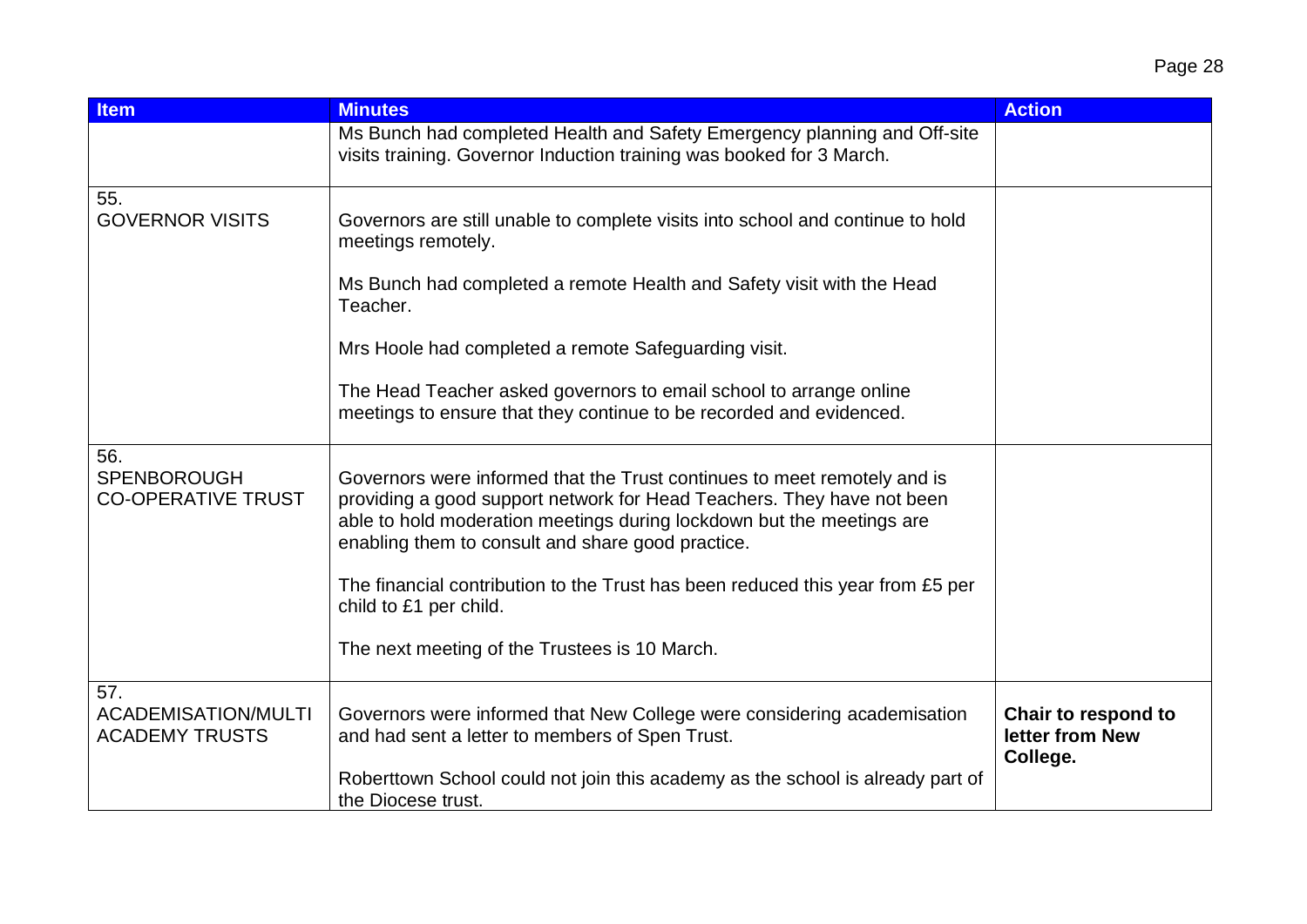| <b>Item</b>                                                                     | <b>Minutes</b>                                                                                                                                                                                                                                                                                | <b>Action</b> |
|---------------------------------------------------------------------------------|-----------------------------------------------------------------------------------------------------------------------------------------------------------------------------------------------------------------------------------------------------------------------------------------------|---------------|
| 58.                                                                             | The following items were notified to be brought up under Any Other Business:                                                                                                                                                                                                                  |               |
| <b>ANY OTHER BUSINESS</b>                                                       | (a) Safer Recruitment                                                                                                                                                                                                                                                                         |               |
|                                                                                 | Governors were informed that the Safer Recruitment policy had been<br>amended to reflect BREXIT.                                                                                                                                                                                              |               |
|                                                                                 | RESOLVED: That the Safer Recruitment policy is agreed and adopted                                                                                                                                                                                                                             |               |
|                                                                                 | (b) Kirklees Governor Briefing                                                                                                                                                                                                                                                                |               |
|                                                                                 | The Head Teacher encouraged governors to consider attending the Governor<br>briefing session on 22 March.                                                                                                                                                                                     |               |
|                                                                                 | The Head Teacher informed governors that she had spoken with<br>Sally Wallace-Jones, the new Priest. A meeting had been arranged for the<br>23 February and Mrs Wallis-Jones would then be taking up her position on the<br>Governing body.                                                   |               |
| 59.<br>DATES OF NEXT<br><b>MEETINGS AND</b><br>POSSIBLE AGENDA<br><b>ITEMS.</b> | <b>RESOLVED:</b> That the next meetings of the Governing Body be held at<br>6.30pm at the School/remotely on:<br>Governing Body:<br>Thursday 18 March 2021<br>Monday 17 May 2021<br>Thursday 8 July 2021<br>Committees:<br>Resources Committee 6-7.15pm / Standards Committee 7.30-<br>8.45pm |               |
|                                                                                 | Tuesday 22 June 2021                                                                                                                                                                                                                                                                          |               |